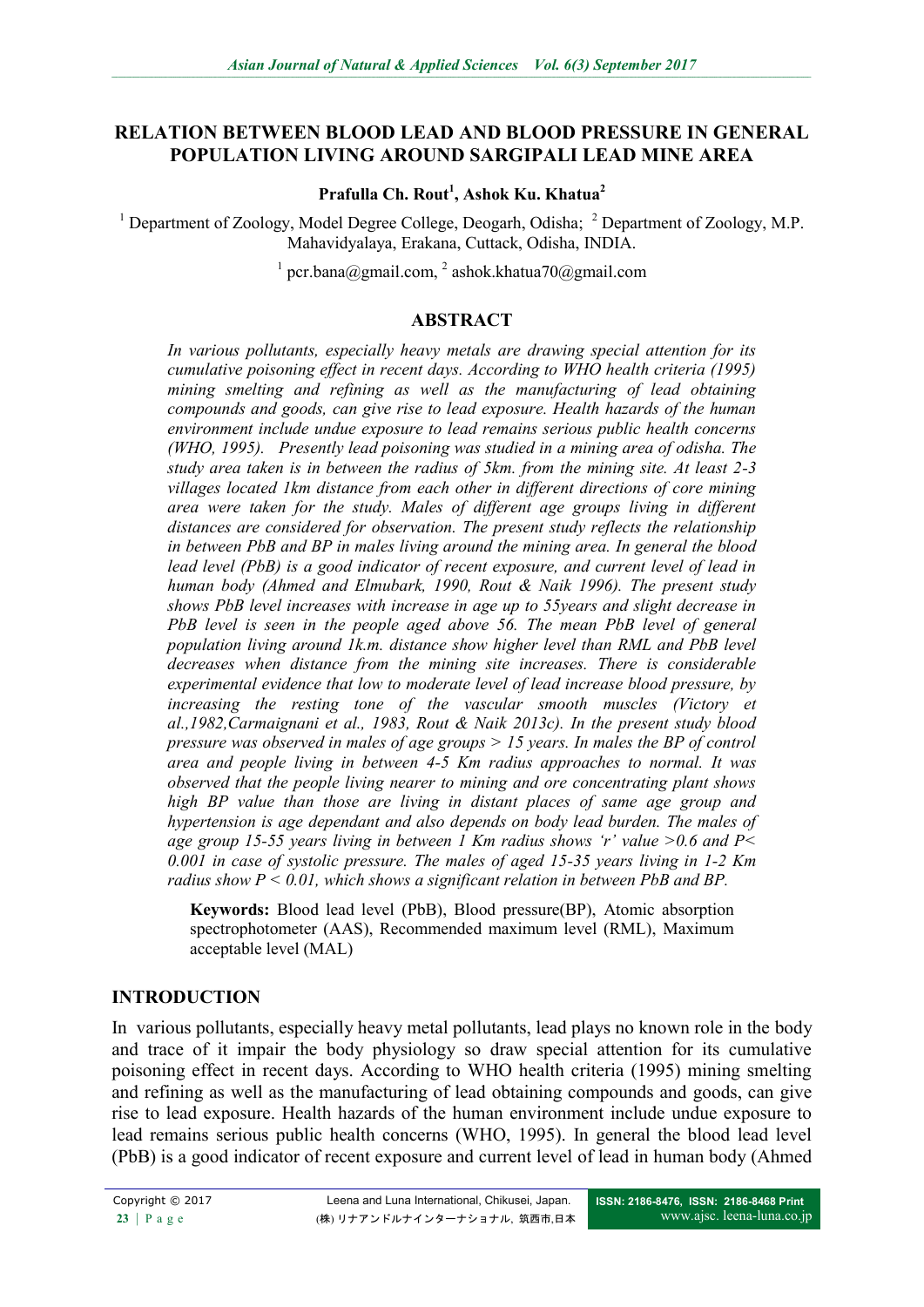and Elmubark 1990, Rout & Naik 2013c). There is considerable experimental evidence that low to moderate level of blood lead increase blood pressure, by increasing the resting tone of the vascular smooth muscles (Victory et al.,1982,Carmaignani et al., 1983). Perry and Erlanger (1978) have both found BP increases at much lower lead doses in rats. There is additional evidence that lead increases intracellular calcium concentration in hepatocytes (Pound et al., 1982), Osteoclasts (Rosen et al., 1983) and neuron (Kim et al., 1980, Rout 2016), suggesting a general effect of lead on intracellular calcium store. Since vascular tension is proportional to intracellular calcium concentration, this may be the etiology of leads effect on blood pressure. 564 men aged between 40-59 years from the American National and found larger correlation co-efficient for PbB and BP after adjusting for age, body mass and many nutritional and biochemical variables (Pirkle et al.,1985,Rout 2013e). Lead exposure is found to be a significant contributing factor in increased systolic and diastolic blood pressure and a quantifiable risk factor for stroke (Schwartz.J, 1989). Studies on workers in lead industries showed an increased incidence in hypertension which appears to correlate with lead exposure (Canterow and Trumper, 1989). Young rats appear to be particularly susceptible to both lead nephropathy and hypertension (Aviv et al., 1980). The present study tried to correlate the blood lead level and blood pressure to assess the exposure of human being to toxic metal around lead mine area and impact of body lead burden on hypertension. Though BP impairs the body physiology seriously, so the present study tried to show hazardous effect of lead on human health considering BP as a parameter.

## **MATERIALS AND METHOD**

The study area is the sargipali lead mine area (fig-1) located in sundargarh district of odisha, India ( 22' 02'30" N :83'55'17"E). The villagers of the villages around the mine are mainly tribes. It is a tropical area having maximum temp. of  $45^{\circ}$ c &  $09^{\circ}$ c In this study different villages around 5 Kms radius in different directions from mines were taken for sampling. 2-3 villages are taken as study area in the radius of 1Km, 2Kms, 3Kms, 4Kms, 5Kms approximately. The control area Manguspur village is approximately 10Kms away from mining site.

## **SAMPLE ANALYSIS**

All blood samples were collected with the help of local medical personals from the people who donated the blood voluntarily. Blood samples were collected from vein in small glass bottle by adding dipotassium salt of EDTA (1mg/ml) and Neomycin sulphate (100 $\mu$ g/ ml) & Preserved at  $4^{\circ}$ c. Out of this sample 3ml of blood was used for a single analysis. The lead in blood was complexed with APDC (Ammonium pyrrolidine dithiocarbamate) by adding 0.5ml of 2% APDC to it and extracted into 3ml of n-butyl acetate by proper shaking. Lead was then determined in organic phase by flames AAS following Australian standard method (AS-2411, 1980, Rout & Naik 2013b).

The blood pressure is measured by using diamond mercury desk sphygmomanometer in the people of aged  $\geq$ 15 years.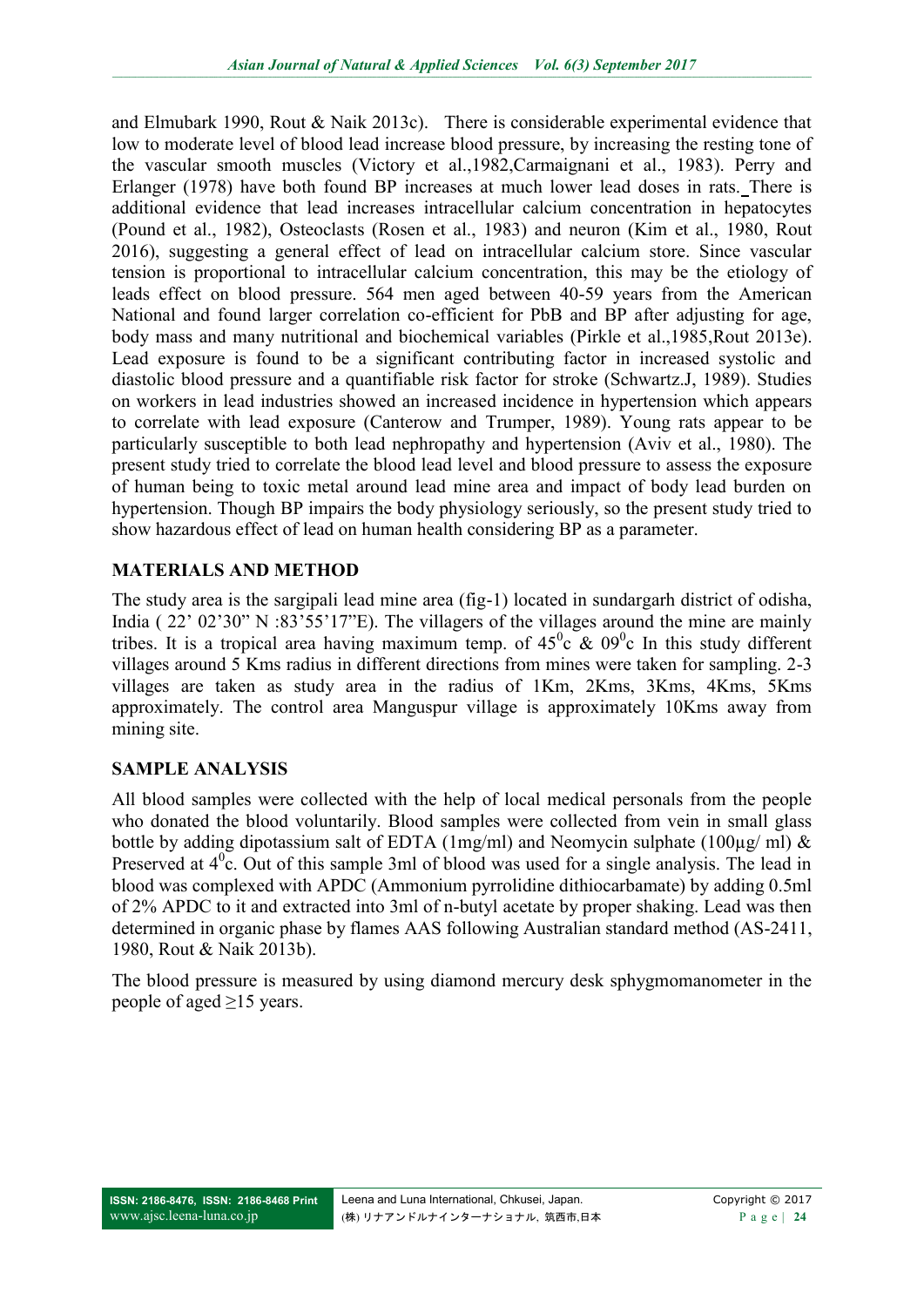

Figure 1. Location of the study area

# **RESULT AND DISCUSSION**

Lead a typical heavy metal with cumulative and non-degradative characteristic, enters the blood, lymph and other organs where its concentration remains for a long time. In general the blood lead level (PbB) is a good indicator of recent exposure and current level of lead in human body (Ahmed and Elmubark, 1990).

| Distance in KM |                   | Age in year       |                   |
|----------------|-------------------|-------------------|-------------------|
| Control 10     | $15 - 35$         | $36 - 55$         | $\geq 56$         |
| $\leq1$        | 15-35             | 36-55             | $\geq 56$         |
| $>1 - 2$       | $10.13 \pm 3.21$  | $9.81 \pm 3.19$   | $8,25\pm4.06$     |
|                | $N = 47$          | $N = 59$          | $N = 53$          |
| $>2 - 3$       | $50.87 \pm 8.21$  | $47.45\pm9.85$    | 38.96±8.79        |
|                | $N = 44$          | $N=53$            | $N = 42$          |
| $>3 - 4$       | $40.13 \pm 11.37$ | $40.23 \pm 10.73$ | $33.63\pm9.94$    |
|                | $N = 56$          | $N=71$            | $N=63$            |
| $>4 - 5$       | $36.57 \pm 7.14$  | $37,83 \pm 8.57$  | $31.08 \pm 12.80$ |
|                | $N = 66$          | $N = 49$          | $N = 61$          |
|                | $34.63 \pm 12.21$ | $34.17 \pm 10.53$ | $25.67 \pm 8.97$  |
|                | $N=62$            | $N=79$            | $N=81$            |
|                | 24.92±9.67        | $25.31 \pm 6.24$  | $17.96 \pm 5.96$  |
|                | $N = 45$          | $N=51$            | $N=60$            |

**Table 1. Lead level (µg/100ml) in blood of human male around Sargipali lead mine area**

# Data: Mean±SD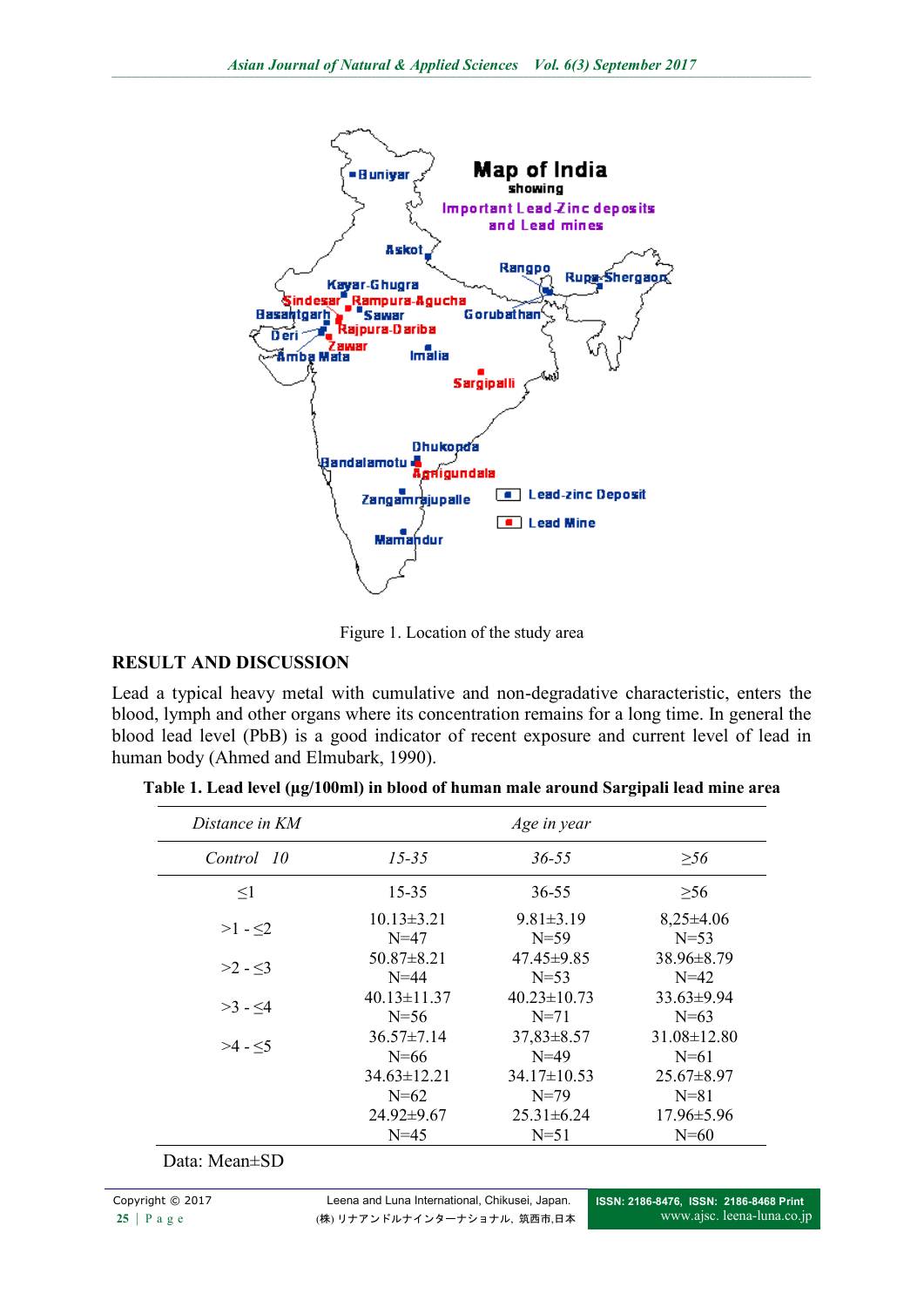The observation of blood lead content among adults in general population living around sargipali lead mine area is shown in table-1.The PbB in population living nearby to mining site shown higher level than those are living in relatively longer distance. The level of lead is inversely proportional to distance from mining site. The adults have higher Pb content than the young ones may due to cumulative ability of this metal. The mean PbB level of general population living around 1 K.m. distance show higher level than RML (40µg/100ml.) for adult (WHO, 1995). Among two villages studied between one Km radius, village Bharatpur which is adjacent to mine boundary shows 81% of adults PbB level greater than RML. The higher PbB Level may due to direct exposure to mining activities and eating vegetables and cereals cultivated by irrigating mines water (Khatua et al.,2015).

The mean PbB value in people aged ≥56 years shows less PbB value than peoples of aged group <56 years, this happens may due to less exposure to lead source in older age. This Phenomenon is observed in almost all peoples living in between five km study area. The PbB level in populations living in between 1 km radius shows much higher values than people of control groups, living in the village Manguspur which is located 10km away from mining area. The people living in the villages of 5km radius also shows higher values of PbB than control group indicates that they also living in area of high body lead burden. In males of 1km radius about 78% of adult of age group 15-35 years, 71% of adults of age group 36-55 years and 53% of old men of age group ≥56 years shows greater PbB values than RML. Even in males 29% of total adults PbB level exceeds 60 µg /100ml.

In male the mean PbB for old men in between 1-2km radius shows less value than RML, but the peoples of age group 15-55 years shows higher PbB level than RML. All the people living beyond 2kms radius shows PbB values < RML but 16% adults of the village Jhargaon which is nearby to the tailing dam shows higher PbB value than RML, even 8% of them shows PbB value  $\geq 80\mu g/100$ ml. Only 8 adults shows greater PbB value than RML in the people living in between the radius of 4-5kms but no old men shows PbB value more than RML.

The mean PbB level of populations studied living in the radius of 4-5 km exceed median PbB level ranged between 80 -115 µg/lit of populations of Mumbai (Khandelker et al.1987) but less than the PbB values of Japan 210 µg/lit and Masta 247 µg/lit. (WHO, 1977).

There is considerable experimental evidence that low to moderate level of lead increase blood pressure, by increasing the resting tone of the vascular smooth muscles (Victory et al.,1982, Carmaignani et al., 1983). Perry and Erlanger (1978) have both found BP increases at much lower lead doses in rats.

There is additional evidence that lead increases intracellular calcium concentration in hepatocytes (Pound et al., 1982), Osteoclasts (Rosen et al., 1983) and neuron (Kim et al., 1980), suggesting a general effect of lead on intracellular calcium store. Since vascular tension is proportional to intracellular calcium concentration, this may be the etiology of leads effect on blood pressure. Pirkle et al. (1985) 564 men aged between 40-59 years from the American National and found larger correlation co-efficient for PbB and BP after adjusting for age, body mass and many nutritional and biochemical variables.

Lead exposure is found to be a significant contributing factor in increased systolic and diastolic blood pressure and a quantifiable risk factor for stroke (Schwartz.J, 1989). Studies on workers in lead industries showed an increased incidence in hypertension which appears to correlate with lead exposure (Canterow and Trumper, 1989). Young rats appear to be particularly susceptible to both lead nephropathy and hypertension (Aviv et al., 1980).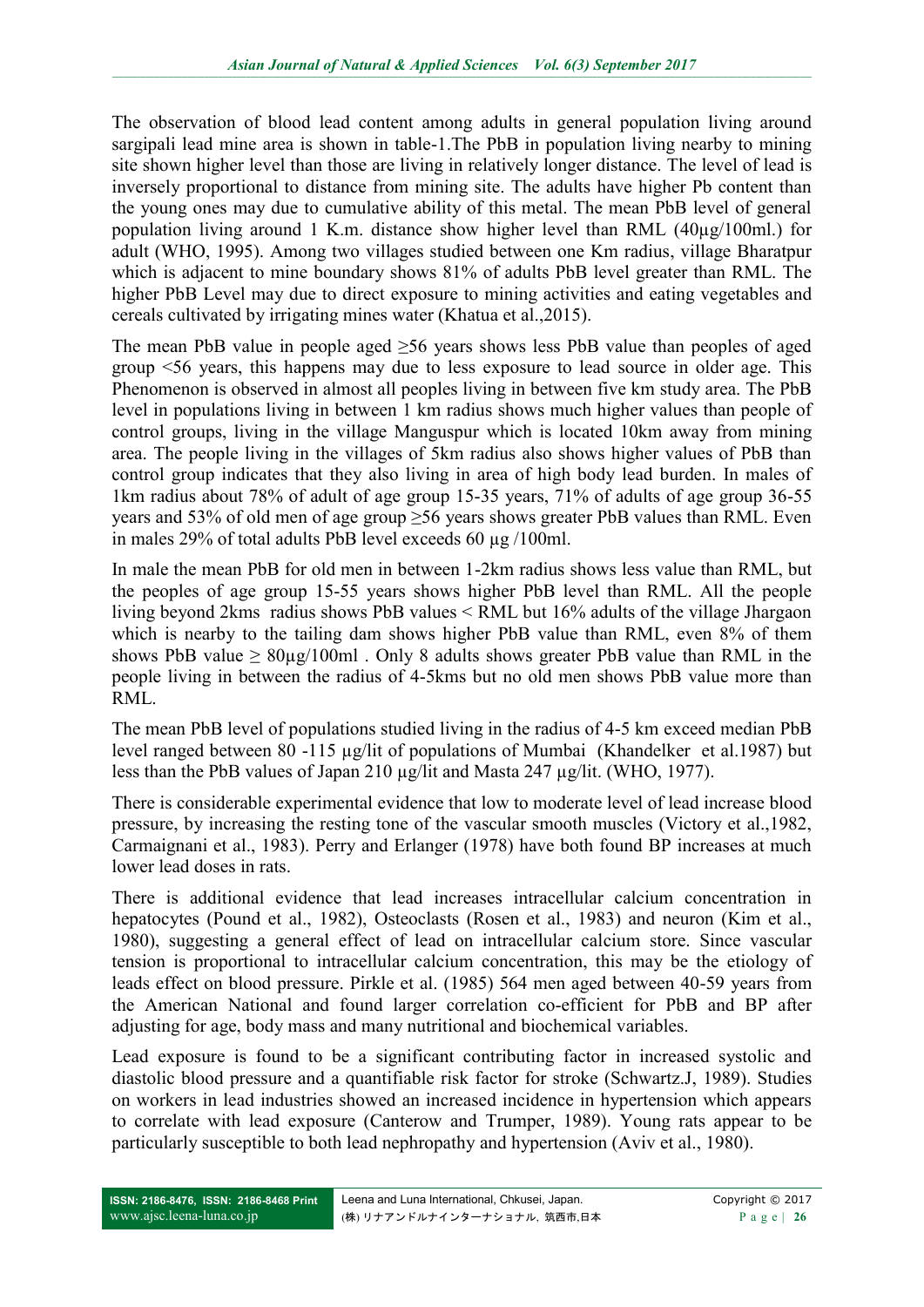| Distance | Age in year        |                  |                    |                  |                    |                  |
|----------|--------------------|------------------|--------------------|------------------|--------------------|------------------|
| in Km    | $15 - 35$          |                  | $36 - 55$          |                  | $\geq 56$          |                  |
|          | Systolic           | Diastolic        | Systolic           | Diastolic        | Systolic           | Diastolic        |
| Control  | $120.06\pm 6.31$   | 79.34 ± 4.82     | $121.62 \pm 6.67$  | $82.36\pm4.23$   | $12621 \pm 796$    | $83.47\pm5.45$   |
| 10       | $n=47$             | $n=47$           | $n=59$             | $n=59$           | $n=53$             | $n=53$           |
| $\leq1$  | 139.58±13.77       | $88.09 \pm 7.26$ | $138.73 \pm 12.45$ | $8976\pm1121$    | $143.31 \pm 15.39$ | 94.86±9.36       |
|          | $n = 44$           | $n = 44$         | $n=53$             | $n=53$           | $n=42$             | $n=42$           |
| $>1 - 2$ | 135.66±12.89       | $87.70 \pm 7.33$ | $134.99 \pm 14.76$ | $88.27 \pm 8.56$ | $138.03 \pm 15.62$ | $93.33 \pm 9.89$ |
|          | $n=56$             | $n=56$           | $n=71$             | $n=71$           | $n=63$             | $n=63$           |
| $>2-5$   | $130.24 \pm 16.58$ | $87.16 \pm 6.91$ | $128.11 \pm 8.41$  | $87.82 \pm 7.89$ | $135.54 \pm 13.33$ | $94.02 \pm 8.33$ |
|          | $n=66$             | $n=66$           | $n=49$             | $n=49$           | $n=61$             | $n=61$           |
| $>3-5/4$ | $129.67 \pm 12.39$ | $83.92 \pm 4.68$ | $128.36 \pm 10.59$ | $84.93 \pm 7.43$ | $135.32 \pm 10.36$ | $89.71 \pm 6.84$ |
|          | $n=62$             | $n=62$           | $n=79$             | $n=79$           | $n = 81$           | $n = 81$         |
| $>4-5$   | $123.58 \pm 10.61$ | $82.25 \pm 4.21$ | $125.39\pm9.06$    | $83.76 \pm 6.48$ | $133.18 \pm 10.87$ | $87.24 \pm 8.66$ |
|          | $n=45$             | $n=45$           | $n=51$             | $n=51$           | $n=60$             | $n=60$           |

#### **Table 2. Blood pressure (mmHg) in human male around Sargipali leads mine area**

**Data: Mean±SD**



Figure 2. Systolic blood pressure in Human male around Sargipali leads mine area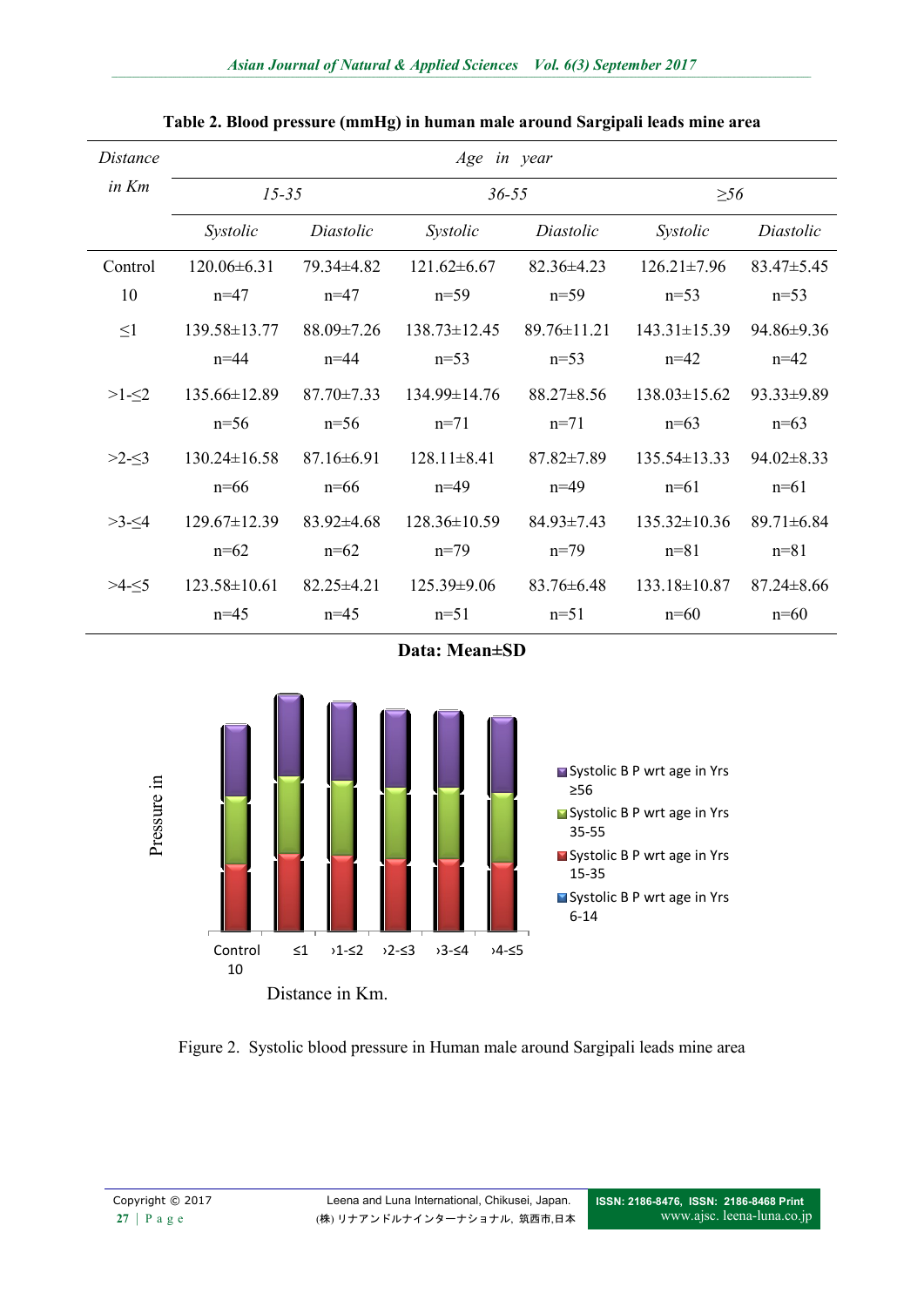

Figure 3. Diastolic blood pressure in Human male around Sargipali lead mine area

In the present study blood pressure was observed in males of age groups > 15 years (table -2). In males the BP of control area and people living in between 4-5 Km radius approaches to normal. In a particular distance the BP increases with increase in age (table-2, fig.  $2 \& 3$ ), the old men shows high BP than the young ones may due to ageing process. It was also observed that the people living nearer to mining and ore concentrating plant shows high BP value than those are living in distant places of same age group. This evident that body lead burden increases BP, this finding agree with the Carmignani et al.,1983. In males high BP was found in people of aged ≥56 years living in between 1 Km radius which approaches to normal people living in 4-5 Km radius of same age group with slight elevation of systolic pressure. It was observed that the hypertension is age dependant and also depends on body lead burden.

In most of the cases it was observed that the mean diastolic pressure approaches to normal where as the systolic pressure increases significantly, which does not agree with the findings of Schwartz (1989), who told that both the systolic and diastolic pressure increases with increase in body lead burden. In males living nearby to the mining site and tailing dam shows high BP which gradually approaches to normal in due increase in distance from mining site. The aged males shows high BP than young in relation to similar PbB and living in same location may because of hardening of artery due to calcium deposit in arterial cells as found by Pound et al. (1982).

The correlation co-efficient with significant level are calculated for both systolic and diastolic pressure in relation to PbB (table-3 and 4). A significant correlation was found in case of systolic pressure than diastolic pressure. The males of age group 15-55 years living in between 1 Km radius shows 'r' value >0.6 and P< 0.001 in case of systolic pressure. The males of aged 15-35 years living in 1-2 Km radius show  $P < 0.01$ , which shows a significant relation in between PbB and BP. Except the above discussed groups all other shows  $P > 0.01$ .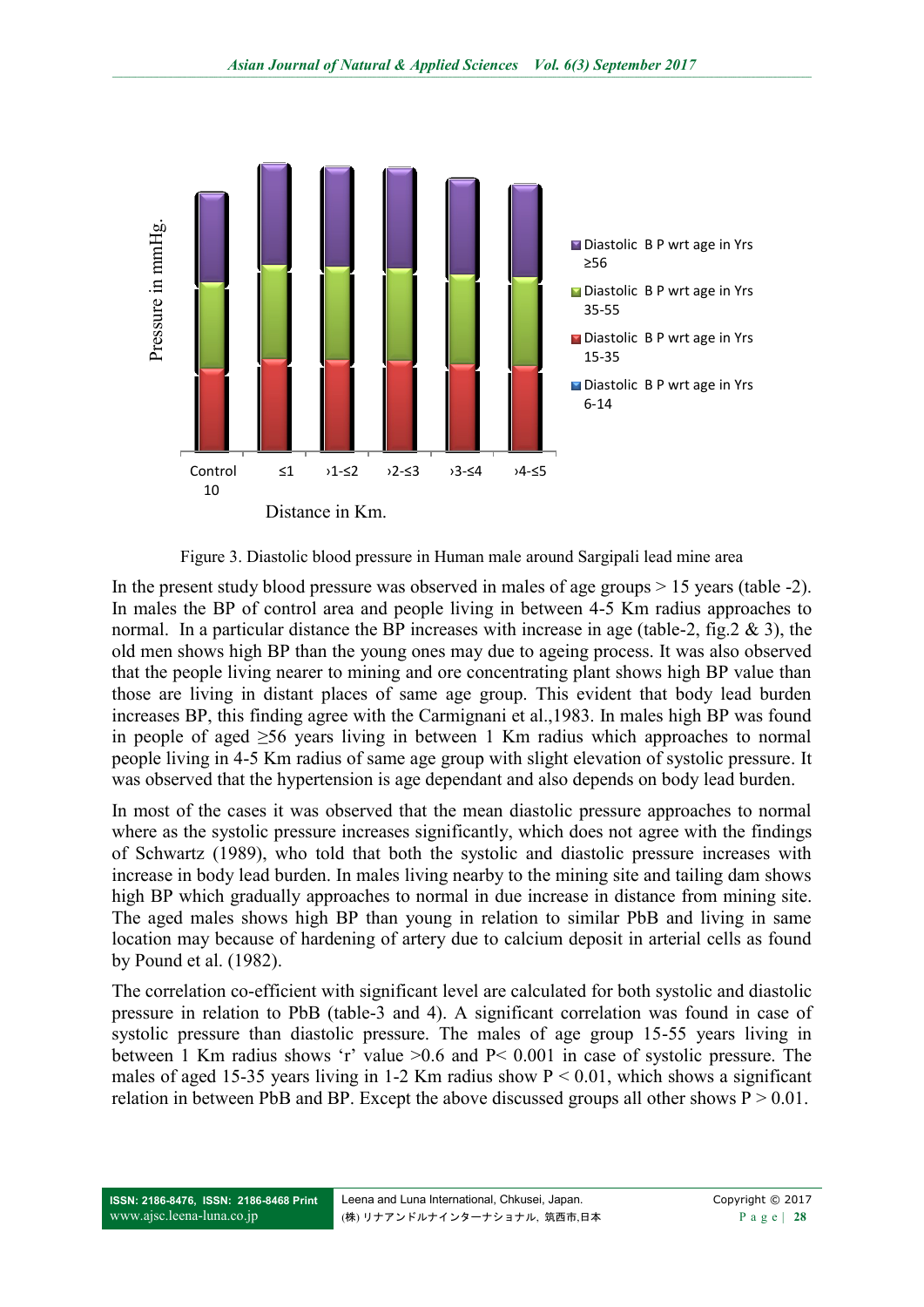| Distance in KM | Age in year    |           |                       |  |
|----------------|----------------|-----------|-----------------------|--|
|                | $15 - 35$      | $36 - 55$ | $\geq 56$             |  |
| Control10      | 0.119          | 0.224     | 0.098                 |  |
| $l \leq$       | $0.625*$       | $0.615*$  | $0.478 \text{ } \tau$ |  |
| $>1-52$        | 0.523          | 0.521     | 0.351 f               |  |
| $>2-53$        | 0.497 f        | 0.421 f   | 0.328                 |  |
| $>3-\leq 4$    | $0.498 \Omega$ | 0.362     | 0.323                 |  |
| $>4-5$         | 0.224          | 0.278     | 0.182                 |  |

#### **Table 3. Correlation co-efficient 'r' in between Pb**B **and BP (systolic) of human male around Sargipali lead mine area**

\*-P<0.001 ↑-P<0.01  $\Omega$ -P<0.05 ↑<0.1

|                          | Table 4. Correlation co-efficient 'r' in between PbB and BP (diastolic) of human male around |
|--------------------------|----------------------------------------------------------------------------------------------|
| Sargipali lead mine area |                                                                                              |

| Distance in KM | Age in year    |                          |                  |  |
|----------------|----------------|--------------------------|------------------|--|
|                | $15 - 35.$     | $36 - 55$ .              | $\geq 56$ .      |  |
| Control<br>10  | 0.123          | 0.178                    | 0.147            |  |
| $l \leq$       | $0.558$ ↑      | 0.579                    | $0.465 \text{ }$ |  |
| $>1-52$        | $0.527 \Omega$ | $0.497 \Omega$           | 0.376            |  |
| $>2-53$        | 0.425 f        | 0.420                    | 0.289            |  |
| $>3-5/4$       | 0.426 f        | 0.473                    | 0.375 f          |  |
| $>4-5$         | 0.356          | $0.368 \text{ } \bar{T}$ | 0.184            |  |

\*-P<0.001 ↑-P<0.01  $\Omega$ -P<0.05 ↑<0.1

In diastolic pressure (table-4) the males of aged 15-55 years living in between 1 Km radius shows high significant level with high correlation  $r > 0.5 \& P \le 0.01$ . People living in 4-5 Km radius shows low correlation, except in males of age group 36-55 years ( $r = 0.368 \& P \le 0.1$ ).

From the above discussion it is concluded that the diastolic pressure shows lower value of correlation than systolic pressure with PbB. The correlation co-efficient in between PbB and BP decreases with increase in distance and age. The significant level is codependent on age and body lead burden.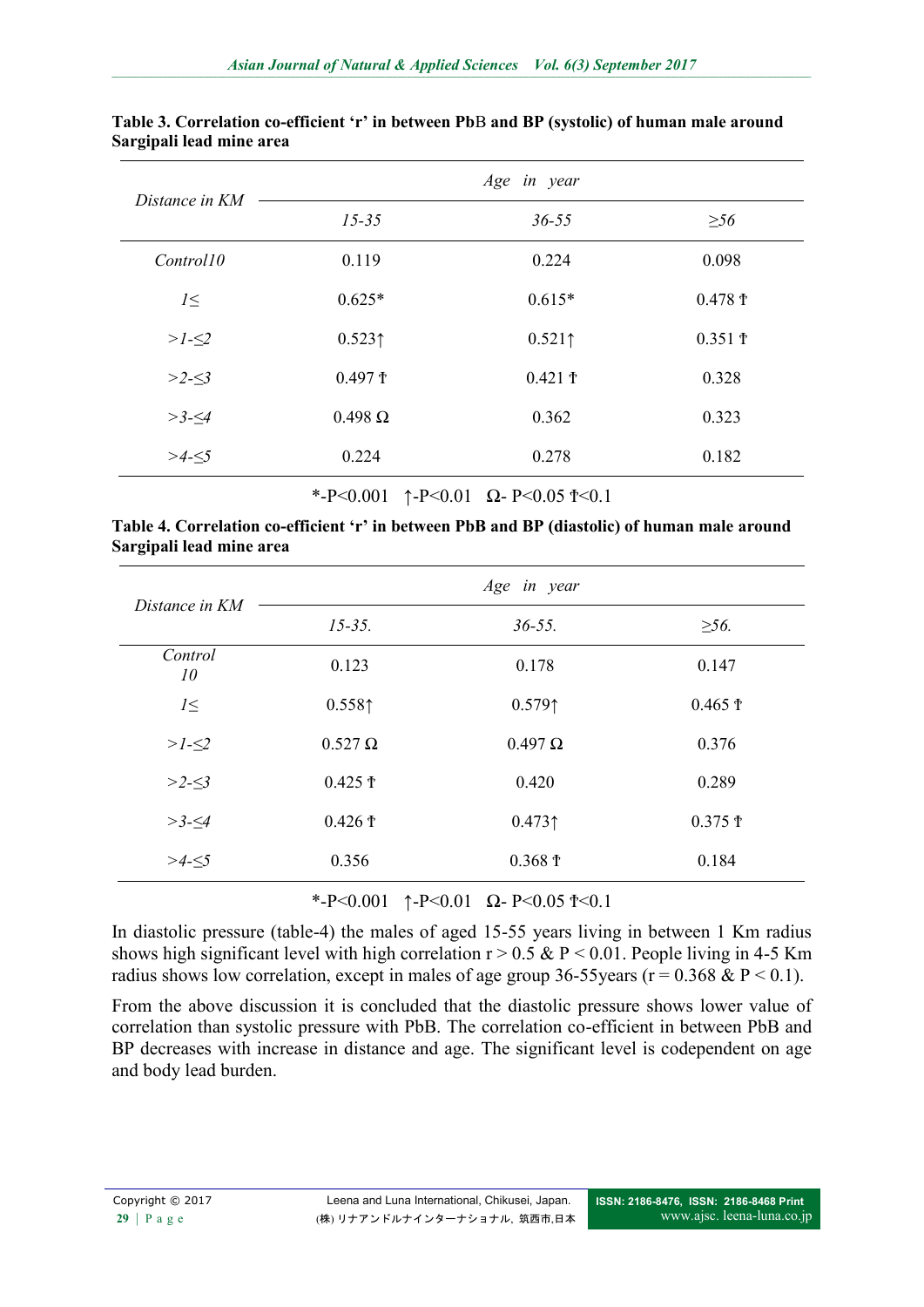#### **REFERENCES**

- [1] A.S. (1980). *Australian standard methods of analysis*. Sydney: AS-241.
- [2] Ahemed, A.F.M., & Elmubarak, A.H. (1990). Lead and cadmium in human hair: A comparison among four countries. *Bull. Env. Cont. Toxicology, 45*,139-148.
- [3] Aviv, A., John, E., Bernstein, J., Goldsmith, D. J., & Spitzer, A. (1980). Kidney. *Int. 17*, 430-437.
- [4] Conterow, A., & Trumper, M. (1984). *Lead poisoning*. Baltimore MD: Williams and Wilkins Company.
- [5] Khandekar, R. N., Raghumadhab, R.N., & Mishra, U. C. (1987). Levels of lead, cadmium, zinc and copper in the blood of an urban population. *The Science of total Envn, 66*, 185.
- [6] Khatua, A.K., Rout, P.C., & Naik, B. N. (2015). Erythrocyte protoporphyrin as an indicator to lead exposure around a lead mine area of Odisha. *International Journal of Current Research, 7* (11), 22197-22200.
- [7] Khatua, A.K., Rout, P.C., & Naik. B. N. (2015). Lead contents in collected human hair and blood samples around Sargipali mine area, Sundergarh, Odisha. *Asian Resonance, IV* (1), 108-110.
- [8] Khatua, A.K., Rout, P.C., Naik, B. N. (2015). Tracing out correlation between blood lead and haematological parameters in villagers around a lead mine area. *International Journal of Research and Review, 2* (9), 555-561.
- [9] Kim, A. (1980). Toxicol. *Appl. Pharm, 52*,491.
- [10] Perry, H. M., & Erlanger, E. J. (1978). Trace substances in environmental health. Columbia: M.O.P.
- [11] Pirkle, J.L. (1985). Amer. *J. Epidemiology, 121*, 246.
- [12] Pound, P. (1982). Toxicol. *Appl. Pharm, 63*, 389.
- [13] Rosen, J. F. (1983).Toxicol. *Appl. Pharm., 71*, 101.
- [14] Rout, P. C. (2013e). Respiratory behaviour of clariasbatrachus linn. during experimental plumbism. *Asian Journal of Natural and Applied Sciences, l2*(4), 38-45.
- [15] Rout, P. C. (2016). Regression analysis between blood lead and IQ of villagers living around Sargipalli lead mine area. *Asian Journal of Natural and Applied Sciences, 5*(1), 22-28.
- [16] Rout, P. C., & Naik, B. N. (1996). Immunotoxic studies on clariasbatrachus during experimental plumbism. *J. Appl.Zool.Res., 7*(2), 185-186.
- [17] Rout, P. C., & Naik, B. N. (1998a). Activities of two important enzymes in blood serum of Clariasbatrachus during experimental plumbism. *J. Appl.Zool.Res., 9*(1&2), 58-59.